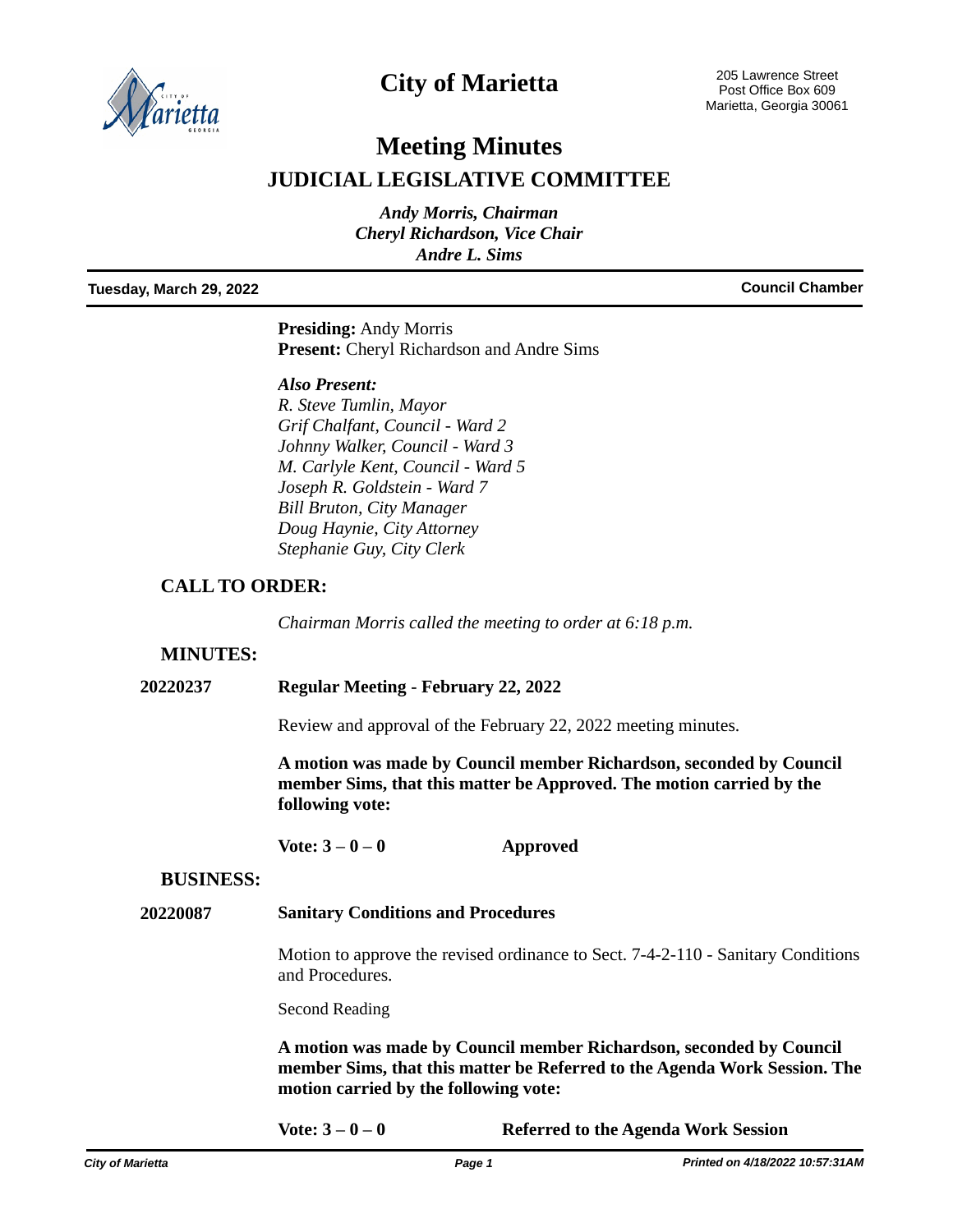| 20210589 | <b>Charter Amendment related to Firefighter and Police Officer Civil Service</b>                                                                                                                                                                                                                                                                |  |  |
|----------|-------------------------------------------------------------------------------------------------------------------------------------------------------------------------------------------------------------------------------------------------------------------------------------------------------------------------------------------------|--|--|
|          | Motion to approve Amendment to the Charter for the City of Marietta Section<br>4.13 entitled "Firefighter and Police Officer Civil Service".                                                                                                                                                                                                    |  |  |
|          | <b>Second Reading</b><br><b>Public Hearing Required</b>                                                                                                                                                                                                                                                                                         |  |  |
|          | This matter already appears on the Council agenda.                                                                                                                                                                                                                                                                                              |  |  |
| 20210590 | <b>Code Amendment - Civil Service Rules and Regulations</b>                                                                                                                                                                                                                                                                                     |  |  |
|          | Motion to approve an ordinance amending Chapter 4-8 of the Municipal Code of<br>Marietta related to Civil Service Rules and Regulations as requested by the Civil<br>Service Board.                                                                                                                                                             |  |  |
|          | <b>Second Reading</b>                                                                                                                                                                                                                                                                                                                           |  |  |
|          | There was consensus to place this matter on the consent agenda, with Council<br>member Goldstein voting against.                                                                                                                                                                                                                                |  |  |
|          | This matter already appears on the Council agenda.                                                                                                                                                                                                                                                                                              |  |  |
| 20220165 | <b>Pension Plan Amendments (Retirement Applications)</b>                                                                                                                                                                                                                                                                                        |  |  |
|          | Motion approving an ordinance amending the defined benefit pension plans to<br>clarify that the Pension Board has the authority to act on retirement applications<br>submitted less than 30 days from the applicant's retirement date as forwarded by<br>the Pension Board.                                                                     |  |  |
|          | <b>Second Reading</b>                                                                                                                                                                                                                                                                                                                           |  |  |
|          | There was consensus to place this matter on the consent agenda.                                                                                                                                                                                                                                                                                 |  |  |
|          | This matter already appears on the Council agenda.                                                                                                                                                                                                                                                                                              |  |  |
| 20220166 | <b>Pension Plan Amendments (Pension Board)</b>                                                                                                                                                                                                                                                                                                  |  |  |
|          | Motion approving an ordinance amending Article X in the defined benefit pension<br>plans to allow the police and fire chiefs to select a designee to serve on the board<br>in an ex officio role, update the officers and duties section, and make other<br>administrative updates and formatting changes as forwarded by the Pension<br>Board. |  |  |
|          | <b>Second Reading</b>                                                                                                                                                                                                                                                                                                                           |  |  |
|          | There was consensus to place this matter on the consent agenda.                                                                                                                                                                                                                                                                                 |  |  |
|          | This matter already appears on the Council agenda.                                                                                                                                                                                                                                                                                              |  |  |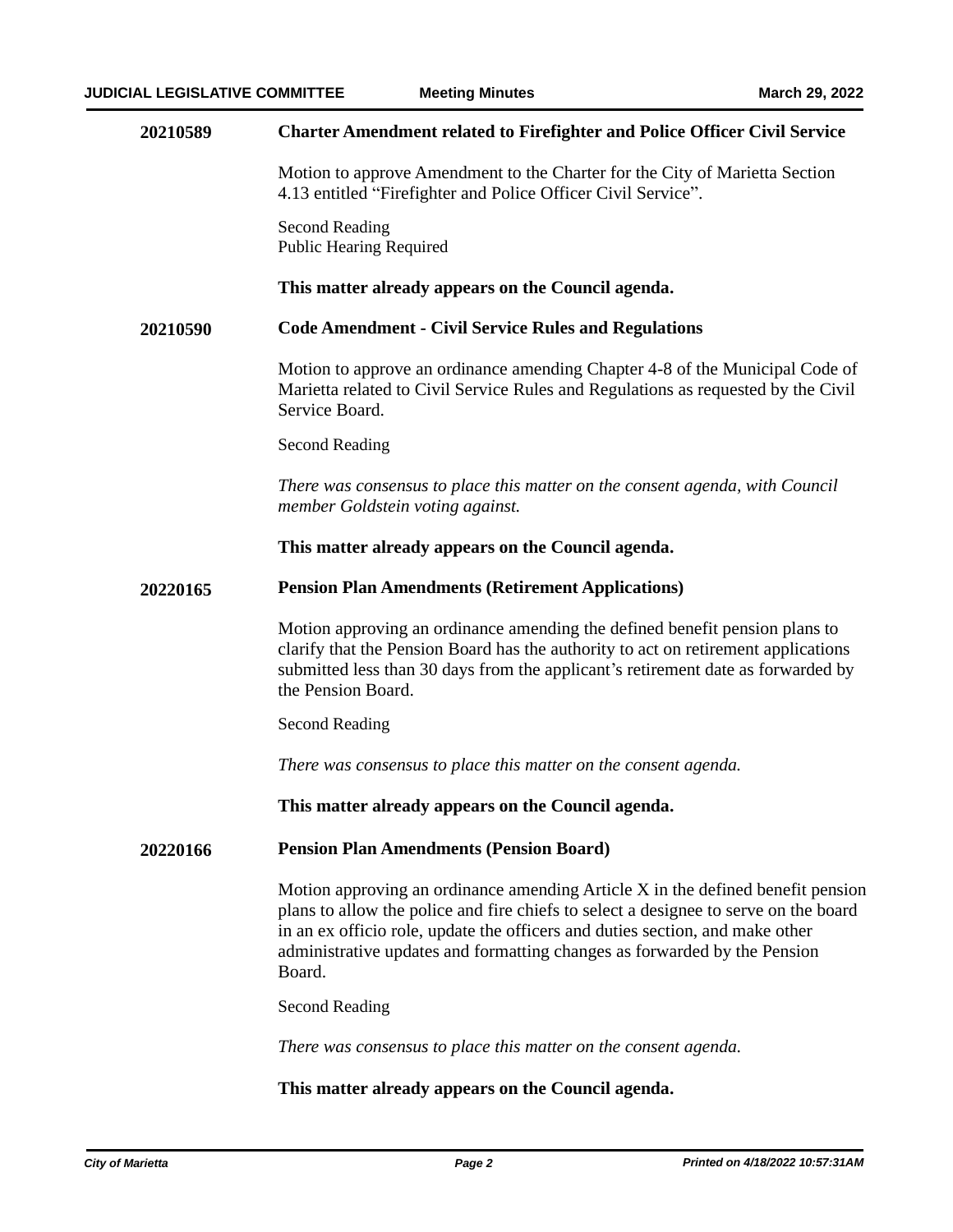| 20220233 | <b>Ordinance Amendment Related to Chapter 8-12-16 - Solicitation</b>                                                                                                                                |  |  |
|----------|-----------------------------------------------------------------------------------------------------------------------------------------------------------------------------------------------------|--|--|
|          | Motion to amend Chapter 8-12-16 entitled "Solicitation" of the Code of<br>Ordinances of the City of Marietta by adopting new Sections 8-12-16-010, et seq.                                          |  |  |
|          | Second Reading<br><b>Public Hearing</b>                                                                                                                                                             |  |  |
|          | This matter already appears on the Council agenda.                                                                                                                                                  |  |  |
| 20220290 | <b>Marietta History Center Collection</b>                                                                                                                                                           |  |  |
|          | Motion approving the request from the Marietta History Center for the permanent<br>removal of items from its collection.                                                                            |  |  |
|          | The motion was made by Council member Richardson, seconded by Council<br>member Sims, that this matter be Recommended for Approval - Consent<br>Agenda. The motion carried by the following vote:   |  |  |
|          | Vote: $3 - 0 - 0$<br>Recommended for Approval – Consent Agenda                                                                                                                                      |  |  |
| 20220300 | <b>Final Plat - Rosehill Townhomes</b>                                                                                                                                                              |  |  |
|          | Request by 33 Holdings for approval of the final plat for Rosehill Townhomes, a<br>33-townhome community located at 401 Rose Drive and zoned RM-12<br>$(Z2020-23)$ .                                |  |  |
|          | Motion to approve the final plat for Rosehill Townhomes, a 33-townhome<br>community located at 401 Rose Drive and zoned RM-12 (Z2020-23).                                                           |  |  |
|          | The motion was made by Council member Richardson, seconded by Council<br>member Sims, that this matter be Recommended for Council Agenda Non-<br>Consent. The motion carried by the following vote: |  |  |
|          | Vote: $3 - 0 - 0$<br><b>Recommended for Council Agenda Non-Consent</b>                                                                                                                              |  |  |
| 20220313 | <b>Code Amendment - Auto Sales and Repairs</b>                                                                                                                                                      |  |  |
|          | Discussion of proposed changes to zoning regulations regarding automobile sales<br>and repairs.                                                                                                     |  |  |
|          | A motion was made by Council member Richardson, seconded by Council<br>member Sims, that this matter be Tabled. The motion carried by the<br>following vote:                                        |  |  |
|          | Vote: $3 - 0 - 0$<br><b>Tabled</b>                                                                                                                                                                  |  |  |